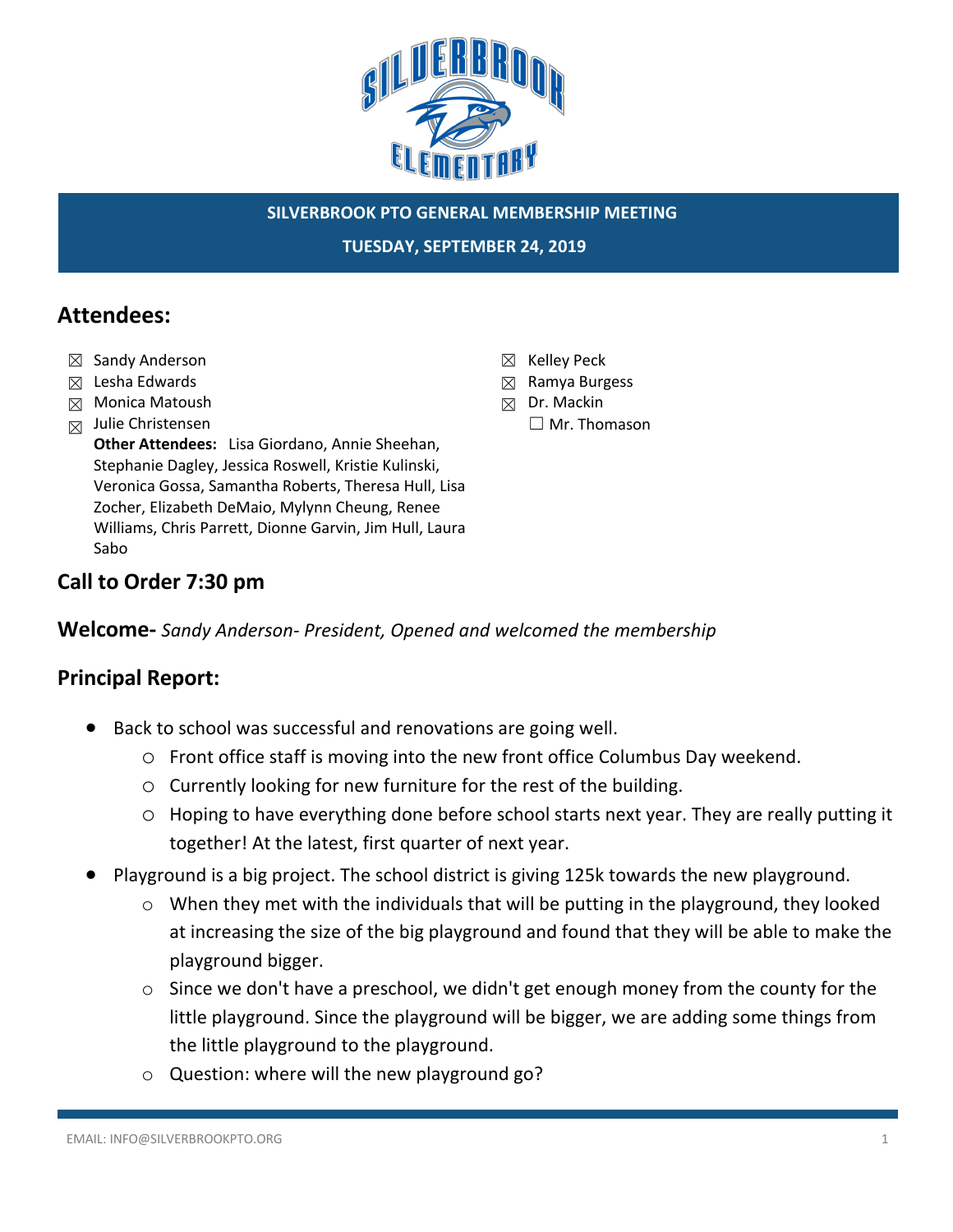

#### **TUESDAY, SEPTEMBER 24, 2019**

- They are moving the little playground and the big playground (for the C & D pods). Black top will also be moved to the softball field.
- o Piece of good news a couple of years ago, playground platforms were changed to the safer variety. The contractor noticed because it was updated recently. Because of this, \$30k of updates will be saved because they can save some of the pieces of the current playground. Will extend the amount of money that we have.
- Parent principal coffee will be on October 29th. The purpose will be to highlight programs in school and provide updates on the playground.
	- o There is a possibility of doing a vote on what kinds of designs we can do on the playground, but they need to be approved by the county.
- Friday, at game night, last chance to do a tile to support the playground. They have stencils and cool ways to create a tile.

# **Officer Reports**

- **President's Report**  *Sandy Anderson*
	- o Teachers enjoyed the new cafeteria for the breakfast.
	- o Had the new parent coffee in the new cafeteria as well.
	- $\circ$  The PTO board brought some spiritwear for parents to buy and membership forms to sign.
	- o Biggest push is doing whatever we can do to make the playground as robust as possible for our kids.
	- o Playground equipment needs to be ordered 12 weeks out, so we need the money earlier than the end of the year. We will be doing a big push to supplement the playground.
	- o Hopefully everyone has seen the calendar. Mistake in November, military connections is on the 7th, not the 8th. Will send an updated version of it later.
	- $\circ$  In order to pull off the events, we need help. If you look at the org chart, everyone can see which events have volunteers. If you see a line, then we don't have a volunteer for it.
		- **•** Pressing needs military appreciation. Need someone to help out with that.
		- Another pressing need 6th grade needs a parent to step up for that.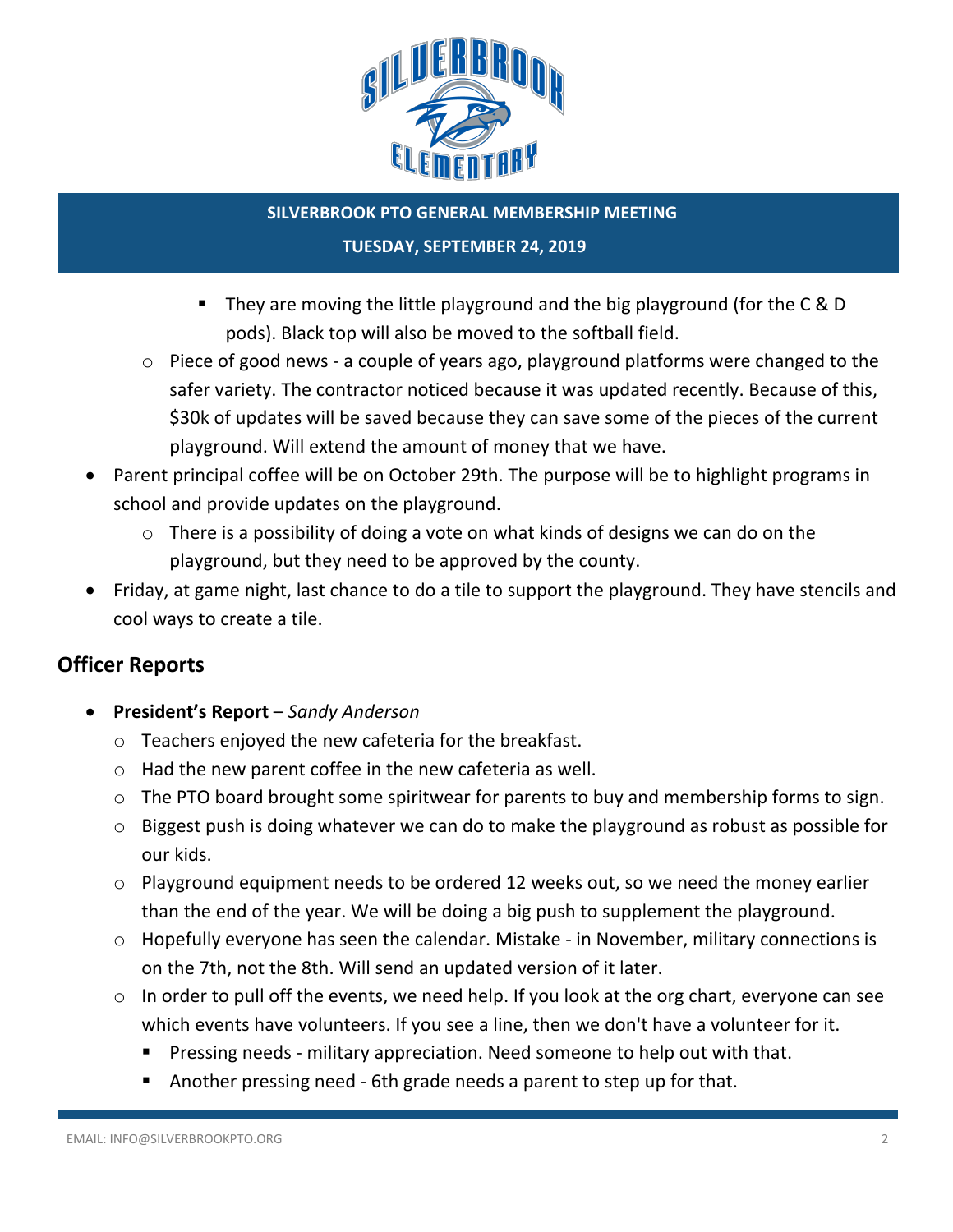

#### **TUESDAY, SEPTEMBER 24, 2019**

- o This is how we build a community in this school. So please volunteer. Pick one event and sign up. Come help and see if it's something you would like doing.
- **Treasurer's Report** *Monica Matoush* 
	- o Presented the current Treasurer' Report. All accounts are in good standing.
	- o Last year we ended with 40k. The allocated funds will go to the renovation supplementation funds.
	- o This school year's budget made a couple of changes
		- Field trip no money. There is currently a surplus so we reallocated to renovation
		- Landscaping and Seahawk Technology will be held for after renovation.
		- Instead of carnival, there is an end of year event.
		- Renovation supplementation looks negative but it will be allocated to the playground.
		- Room parent supplementation 200 to 300.
		- 6th grade and projected carry over will be moved to unallocated and held until after renovation.
	- o Normally do an audit in august. Asking the membership for permission to extend the deadline. Motion. Seconded. Voted yes.
	- o Breakdown of renovation funds are broken down on a renovation funds explanation sheet.
		- Not going to put money in the capital improvement account until after renovation.
		- The bond for Silverbrook is significantly less than other school. Cherry Run got 250K and White Oaks got 100k more than Silverbrook did, so having a renovation fund is going to help.
	- o Landscaping was disturbed when things were taken out. Losing a lot out of the courtyard. Want to make sure we have funds available for that. Going to ask for support from the community. Going to put about 6k into that when the renovation is completed.
	- o Technology we can put the 3k to hold for renovation so it can be something that can update after renovation.
	- o Total held by the school is 13k, end it will be 23,700. The PTO is holding some of the money as well.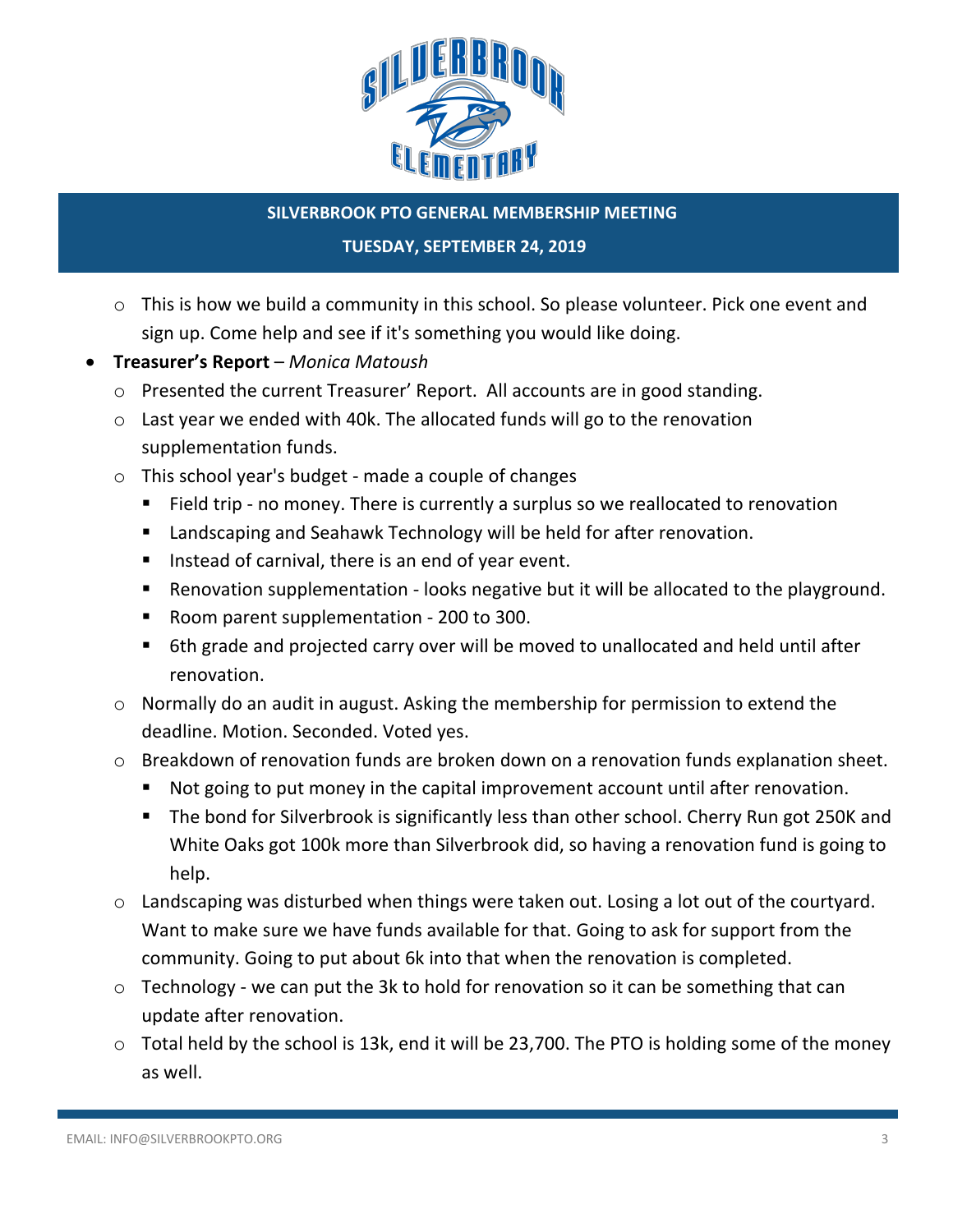

#### **TUESDAY, SEPTEMBER 24, 2019**

- o We opened a savings account. Up until now, money was commingled in the same account. We thought that the stuff that is being held for a long period of time will be moved to a savings account to make accounting easier.
- **Secretary's Report**  *Ramya Burgess*
	- o Presented May 2019 minutes. Voted on and accepted into record.
- **VP of Programs –** *Lesha Edwards*
	- o New company for afterschool activities: Enrichment Matters more flexible, has more diverse classes, classes are a bit cheaper.
		- Going with them for winter and spring as well. If anyone has any recommendations shoot us an email
		- Thank you for registering. Registration closed yesterday. They will reach out to either refund or transfer over to another class. Should have been notified by now.
	- o Other after school activities: Chess, Tae Kwon Do, and Odyssey of the Mind.
	- o Around the World night coming soon.
	- o Family Game night Gamewright is coming. Only selling games for that evening.
		- 50% comes back to the school if you purchase a game.
		- Please come and support the food trucks.
- **VP of Social Activities Report** *Julie Christensen*
	- $\circ$  November = Military Connections
	- $\circ$  If you love the military, you are welcome to join the committee.
- **VP of Fundraising Report**  *Kelley Peck*
	- o Seahawk spirit nights in the fall we will do a couple, and then in the spring we will do a couple.
	- o Spiritwear the tshirt order deadline is this Friday. We are double checking if we have enough stock in what we have, and then we will figure out if we can make more.
	- o Spirit Sticks and Birthday Grams Birthday gram is included in your membership. Or they are \$1 and they are used to celebrate in the classroom.
		- Summer birthday you can decide. We will do it whenever you want them to.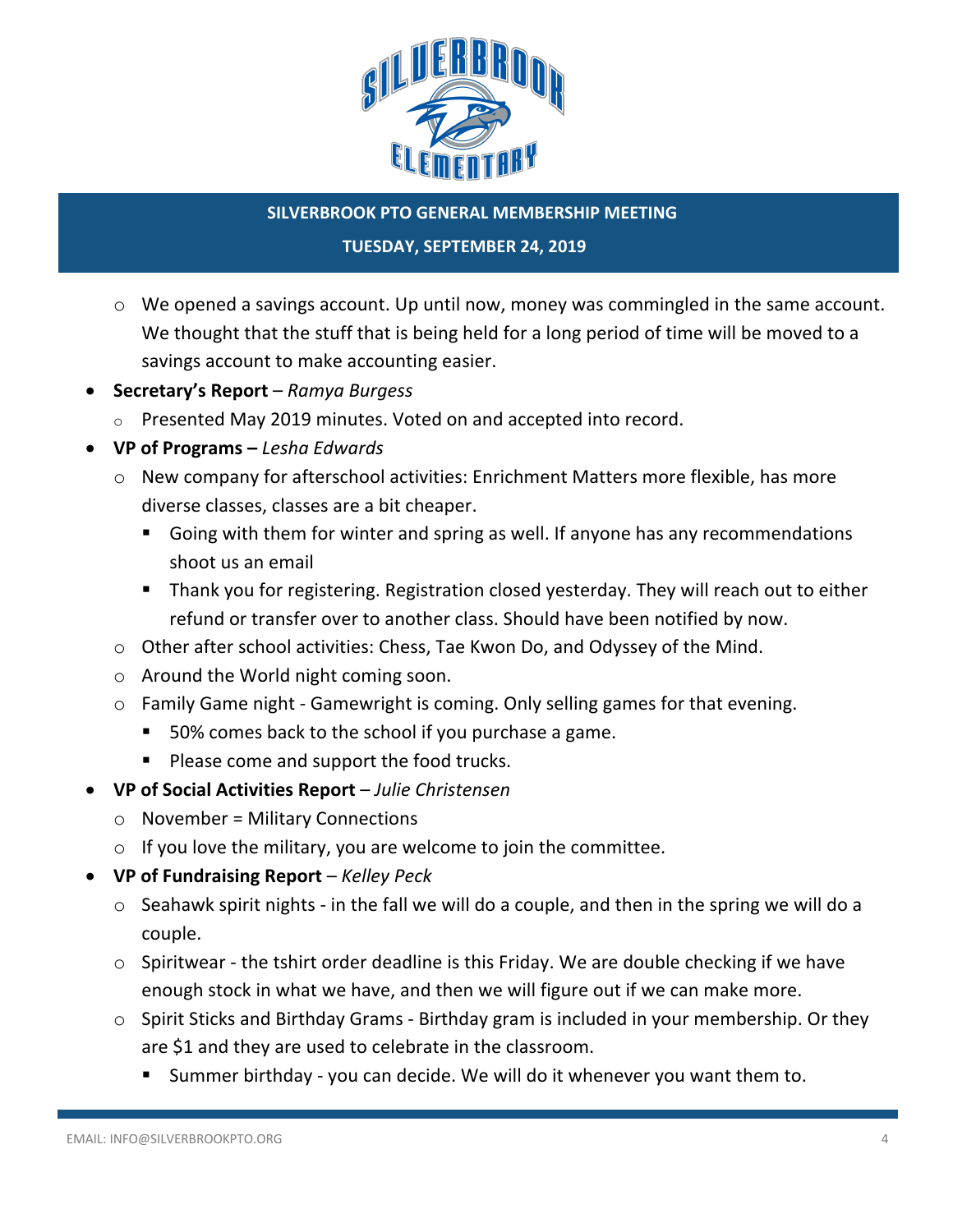

**SILVERBROOK PTO GENERAL MEMBERSHIP MEETING TUESDAY, SEPTEMBER 24, 2019**

- First spirit stick sale is in October.
- o This year we have changed. Used to be the Seahawk STOMP. Space is limited, and doing the bus loop, so it is a little nerve wracking. We are doing a choose your own fundraiser model.
	- Kick off on Friday. Great opportunity to just go ahead and give money.
	- Also great for busy parents that want to support the school.
- o Membership is used for operations. Direct giving is what we can give back to the school (teacher stipends, professional development, etc.) Events typically support themselves.
- o This year, we are changing a few things, since we don't have the space for a carnival. Seahawk Strong - annual giving campaign. Have a URL donated for it. Can send family members in there, etc. There will be different prizes, including school wide prizes.

# **Committee Reports**

- **Military Connections** *–* Two major things: Veterans Day and Month of the Military Child
- **Assemblies –** Working on dates. In the past we have had cool things. Like a Magician.
- **Trash-2-Cash** *Kelly Pinsky*
	- o We are in an interesting moment because box tops have gone digital. You can download the app and scan the receipts. We can get double credit if you have both a box top on top and scan the receipt.
		- It's more than you think and you can see your contribution and the school total.
		- Please don't stop clipping and don't stop scanning.
	- o Tysons rewards program 23 cents a label. If you are buying chicken nuggets, send in the tag.
	- o Amazon smile they have figured out that everyone is frustrated. They are going to give us an app. So that way people dont have to fluster around with it.
	- o Family Game night show us your app and get a raffle ticket.
- **EduKit School Supplies** our amazing coordinator moved right before school started. Julie stepped in and took care of it all. We don't make a lot of money. But we do it as a service to the school.